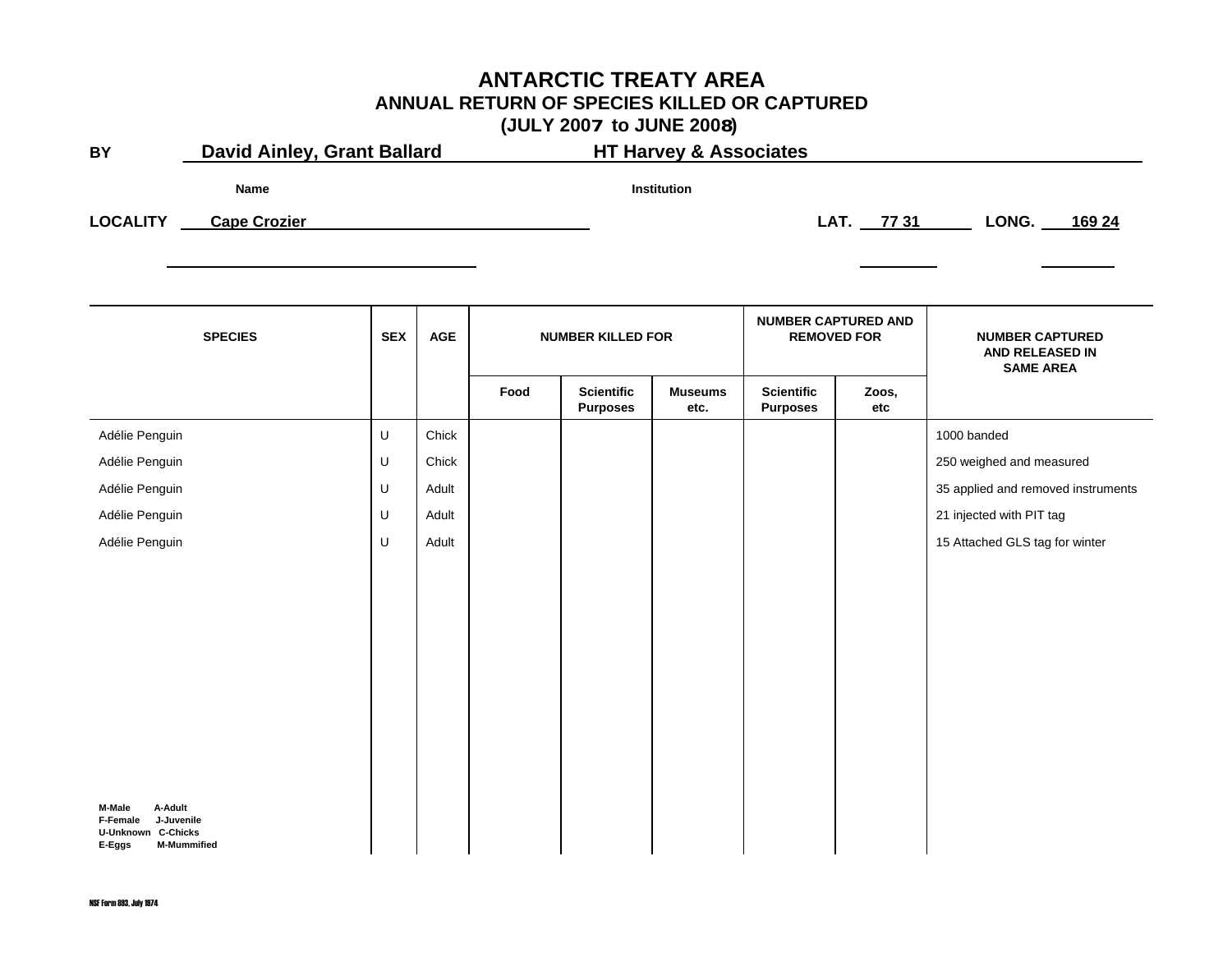# **ANTARCTIC TREATY AREA ANNUAL RETURN OF SPECIES KILLED OR CAPTURED (JULY 2007 to JUNE 2008 )**

**BYDavid Ainley, Grant Ballard** 

**LOCALITY**

**Name Institution Cape Royds LAT. 77 33 LONG. 166 09**

| <b>SPECIES</b>                                                                                           | <b>SEX</b> | <b>AGE</b> | <b>NUMBER KILLED FOR</b> |                                      | <b>NUMBER CAPTURED AND</b><br><b>REMOVED FOR</b> |                                      | <b>NUMBER CAPTURED</b><br>AND RELEASED IN<br><b>SAME AREA</b> |                                |
|----------------------------------------------------------------------------------------------------------|------------|------------|--------------------------|--------------------------------------|--------------------------------------------------|--------------------------------------|---------------------------------------------------------------|--------------------------------|
|                                                                                                          |            |            | Food                     | <b>Scientific</b><br><b>Purposes</b> | <b>Museums</b><br>etc.                           | <b>Scientific</b><br><b>Purposes</b> | Zoos,<br>etc                                                  |                                |
| Adelie Penguin                                                                                           | U          | Chick      |                          |                                      |                                                  |                                      |                                                               | 400 banded                     |
| Adelie Penguin                                                                                           | $\sf U$    | Chick      |                          |                                      |                                                  |                                      |                                                               | 45 weighed and measured        |
| Adelie Penguin                                                                                           | U          | Adult      |                          |                                      |                                                  |                                      |                                                               | 12 attached/removed sat tag    |
| Adelie Penguin                                                                                           | $\sf U$    | Adult      |                          |                                      |                                                  |                                      |                                                               | 12 Attached GLS tag for winter |
|                                                                                                          |            |            |                          |                                      |                                                  |                                      |                                                               |                                |
|                                                                                                          |            |            |                          |                                      |                                                  |                                      |                                                               |                                |
|                                                                                                          |            |            |                          |                                      |                                                  |                                      |                                                               |                                |
|                                                                                                          |            |            |                          |                                      |                                                  |                                      |                                                               |                                |
|                                                                                                          |            |            |                          |                                      |                                                  |                                      |                                                               |                                |
|                                                                                                          |            |            |                          |                                      |                                                  |                                      |                                                               |                                |
|                                                                                                          |            |            |                          |                                      |                                                  |                                      |                                                               |                                |
|                                                                                                          |            |            |                          |                                      |                                                  |                                      |                                                               |                                |
|                                                                                                          |            |            |                          |                                      |                                                  |                                      |                                                               |                                |
| A-Adult<br>M-Male<br>J-Juvenile<br>F-Female<br><b>U-Unknown C-Chicks</b><br><b>M-Mummified</b><br>E-Eggs |            |            |                          |                                      |                                                  |                                      |                                                               |                                |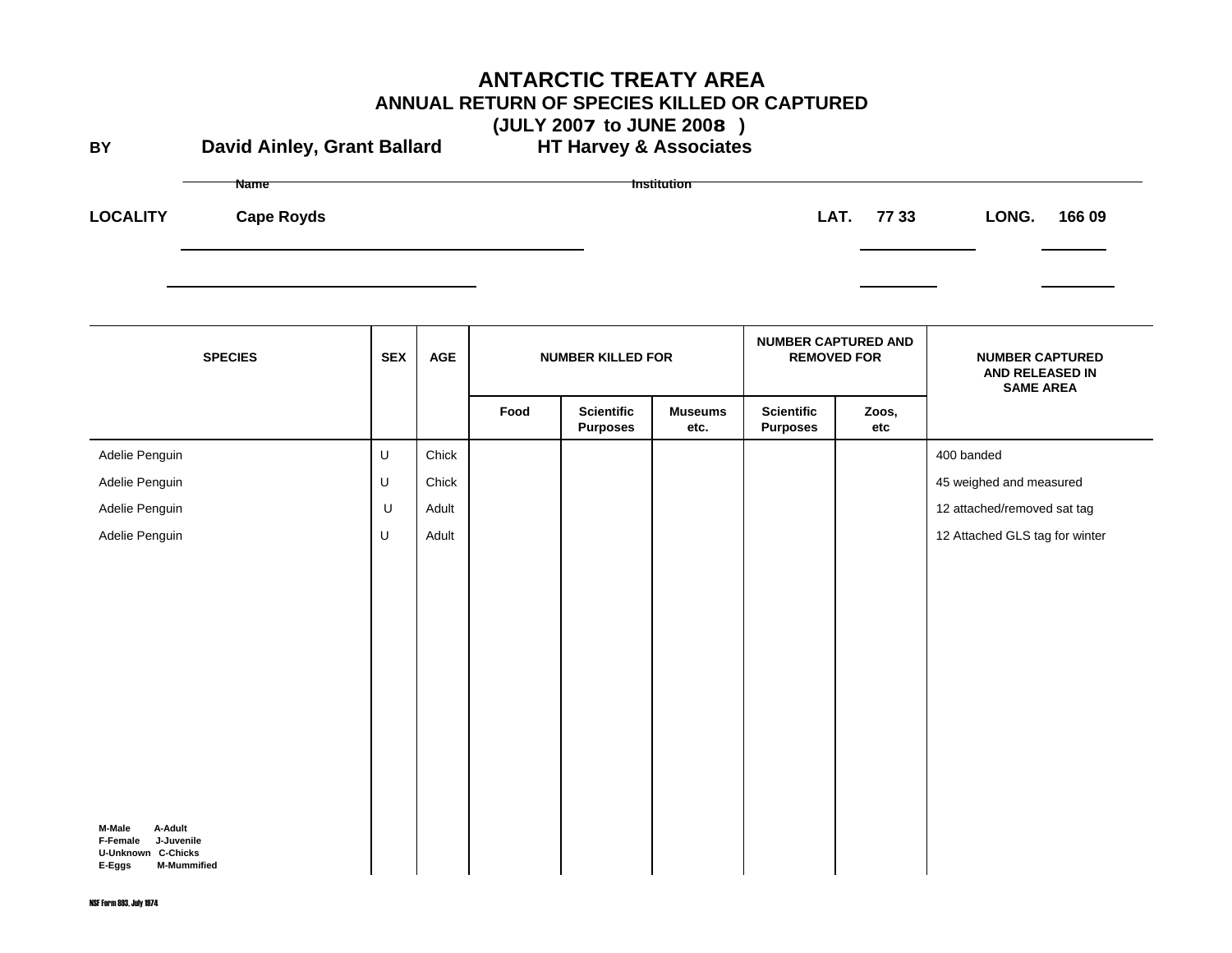| <b>ANTARCTIC TREATY AREA</b><br>ANNUAL RETURN OF SPECIES KILLED OR CAPTURED<br>(JULY 2007 to JUNE 2008) |                                       |            |                |                                   |                                      |                        |                                                  |              |                                           |  |  |
|---------------------------------------------------------------------------------------------------------|---------------------------------------|------------|----------------|-----------------------------------|--------------------------------------|------------------------|--------------------------------------------------|--------------|-------------------------------------------|--|--|
| BY                                                                                                      | <b>David Ainley, Grant Ballard</b>    |            |                | <b>HT Harvey &amp; Associates</b> |                                      |                        |                                                  |              |                                           |  |  |
| <b>LOCALITY</b>                                                                                         | <b>Name</b><br><b>Beaufort Island</b> |            |                |                                   |                                      | <b>Institution</b>     |                                                  | LAT. 76 56   | LONG. 166 56                              |  |  |
|                                                                                                         | <b>SPECIES</b>                        | <b>SEX</b> | $\mathsf{AGE}$ |                                   | <b>NUMBER KILLED FOR</b>             |                        | <b>NUMBER CAPTURED AND</b><br><b>REMOVED FOR</b> |              | <b>NUMBER CAPTURED</b><br>AND RELEASED IN |  |  |
|                                                                                                         |                                       |            |                | Food                              | <b>Scientific</b><br><b>Purposes</b> | <b>Museums</b><br>etc. | <b>Scientific</b><br><b>Purposes</b>             | Zoos,<br>etc | <b>SAME AREA</b>                          |  |  |
| Adelie Penguin                                                                                          |                                       | $\sf U$    | Chick          |                                   |                                      |                        |                                                  |              | 30 weighed and measured                   |  |  |
| Adelie Penguin                                                                                          |                                       | U          | Chick          |                                   |                                      |                        |                                                  |              | 400 banded                                |  |  |
| Adelie Penguin<br>M-Male<br>A-Adult                                                                     |                                       | U          | Adult          |                                   |                                      |                        |                                                  |              | 2 attached sat tag                        |  |  |
| F-Female<br>J-Juvenile<br><b>U-Unknown C-Chicks</b><br>E-Eggs<br><b>M-Mummified</b>                     |                                       |            |                |                                   |                                      |                        |                                                  |              |                                           |  |  |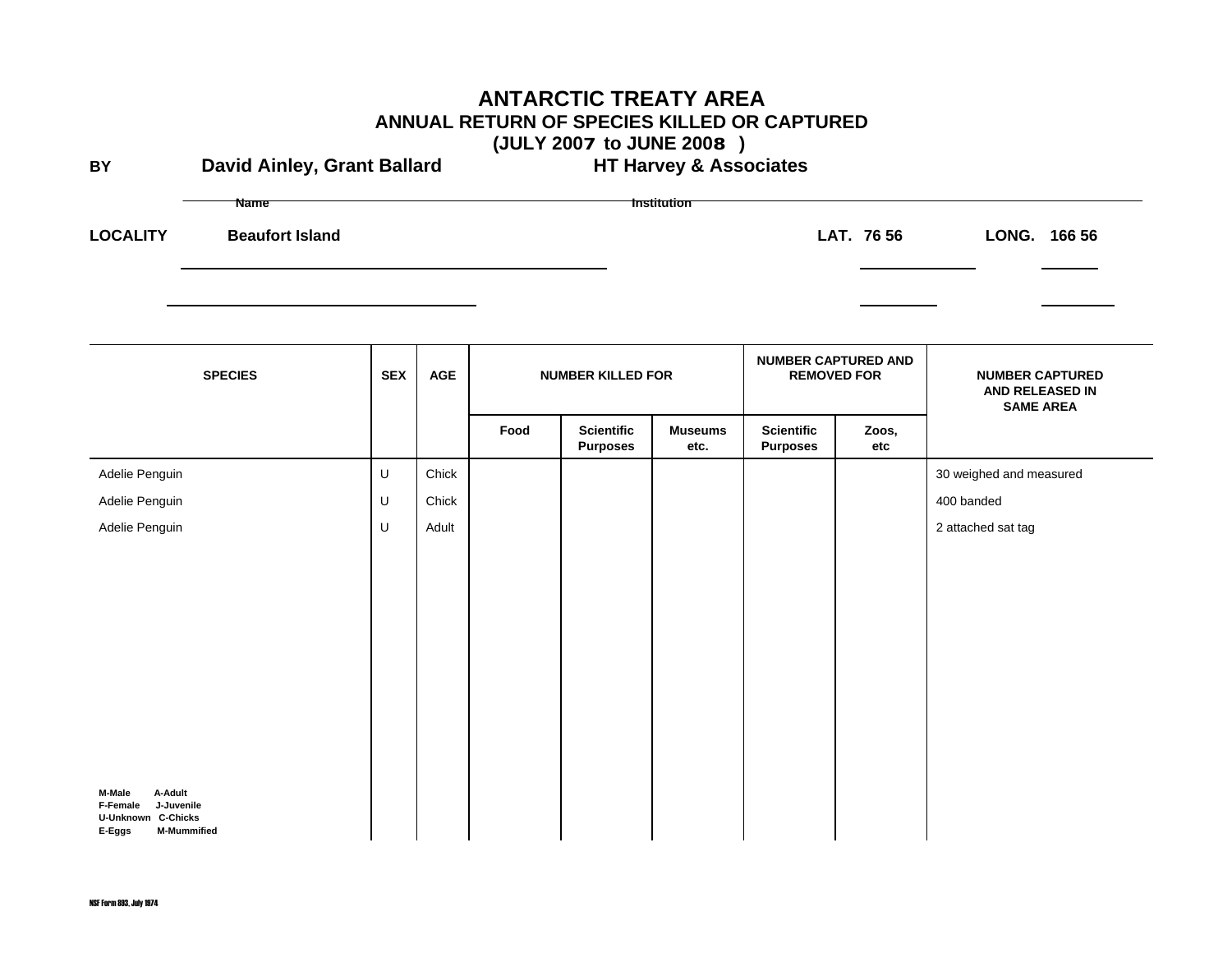# **ANTARCTIC TREATY AREA**

#### **ANNUAL RETURN OF SPECIES KILLED OR CAPTURED (JULY 2007 to JUNE 2008)**

| Dr. William R. Fraser<br>BY                                                                  |                                                           |                                 | Polar Oceans Research Group, Sheridan MT 59749 |      |                                      |                        |                                                  |              |                                                               |  |  |
|----------------------------------------------------------------------------------------------|-----------------------------------------------------------|---------------------------------|------------------------------------------------|------|--------------------------------------|------------------------|--------------------------------------------------|--------------|---------------------------------------------------------------|--|--|
| Name                                                                                         |                                                           |                                 | <b>Institution</b>                             |      |                                      |                        |                                                  |              |                                                               |  |  |
| <b>LOCALITY</b>                                                                              | <b>Palmer Station, Antarctica and surrounding islands</b> |                                 |                                                |      |                                      | LAT.                   | 64° 46'S                                         |              | LONG.<br>64° 04' W                                            |  |  |
|                                                                                              |                                                           | <b>Avian Island, Antarctica</b> |                                                |      |                                      |                        |                                                  |              | 68° 54' W                                                     |  |  |
| <b>SPECIES</b>                                                                               |                                                           | <b>SEX</b>                      | <b>AGE</b>                                     |      | <b>NUMBER KILLED FOR</b>             |                        | <b>NUMBER CAPTURED AND</b><br><b>REMOVED FOR</b> |              | <b>NUMBER CAPTURED</b><br>AND RELEASED IN<br><b>SAME AREA</b> |  |  |
|                                                                                              |                                                           |                                 |                                                | Food | <b>Scientific</b><br><b>Purposes</b> | <b>Museums</b><br>etc. | <b>Scientific</b><br><b>Purposes</b>             | Zoos,<br>etc |                                                               |  |  |
|                                                                                              | Adélie Penguin (Pygoscelis adeliae)                       | F                               | Α                                              |      |                                      |                        |                                                  |              | 33 (Take by Diet Sampling)                                    |  |  |
|                                                                                              | Adélie Penguin (Pygoscelis adeliae)                       | M                               | Α                                              |      |                                      |                        |                                                  |              | 36 (Take by Diet Sampling)                                    |  |  |
|                                                                                              | Adélie Penguin (Pygoscelis adeliae)                       | F                               | Α                                              |      |                                      |                        |                                                  |              | 17 (Take by Radio Transmitter appl.)                          |  |  |
|                                                                                              | Adélie Penguin (Pygoscelis adeliae)                       | M                               | Α                                              |      |                                      |                        |                                                  |              | 18 (Take by Radio Transmitter appl.)                          |  |  |
|                                                                                              | Adélie Penguin (Pygoscelis adeliae)                       | U                               | J                                              |      |                                      |                        |                                                  |              | 425 (Take by weighing/measuring)                              |  |  |
|                                                                                              | Brown Skua (Catharacta lonnbergi)                         | U                               | J                                              |      |                                      |                        |                                                  |              | (Take by banding)<br>11                                       |  |  |
|                                                                                              | Brown Skua (Catharacta lonnbergi)                         | F                               | Α                                              |      |                                      |                        |                                                  |              | $\overline{2}$<br>(Take by banding)                           |  |  |
|                                                                                              | Brown Skua (Catharacta lonnbergi)                         | M                               | Α                                              |      |                                      |                        |                                                  |              | (Take by banding)<br>-1                                       |  |  |
|                                                                                              | Southern Giant Petrel (Macronectes giganteus)             | U                               | J                                              |      |                                      |                        |                                                  |              | 525<br>(Take by banding)                                      |  |  |
|                                                                                              | Southern Giant Petrel (Macronectes giganteus)             | F                               | Α                                              |      |                                      |                        |                                                  |              | 81<br>(Take by banding)                                       |  |  |
|                                                                                              | Southern Giant Petrel (Macronectes giganteus)             | M                               | Α                                              |      |                                      |                        |                                                  |              | (Take by banding)<br>76                                       |  |  |
|                                                                                              | Southern Giant Petrel (Macronectes giganteus)             | F                               | Α                                              |      |                                      |                        |                                                  |              | 16 (Take by Radio Transmitter appl.)                          |  |  |
|                                                                                              | Southern Giant Petrel (Macronectes giganteus)             | м                               | Α                                              |      |                                      |                        |                                                  |              | 14 (Take by Radio Transmitter appl.)                          |  |  |
|                                                                                              | South Polar Skua (Catharacta maccormicki)                 | U                               | Α                                              |      |                                      |                        |                                                  |              | 52 (Take by banding)                                          |  |  |
|                                                                                              | South Polar Skua (Catharacta maccormicki)                 | F                               | Α                                              |      |                                      |                        |                                                  |              | 11 (Take by banding)                                          |  |  |
| M-Male<br>A-Adult<br>J-Juvenile<br>F-Female<br><b>C-Chicks</b><br><b>U-Unknown</b><br>E-Eggs | <b>M-Mummified</b>                                        |                                 |                                                |      |                                      |                        |                                                  |              |                                                               |  |  |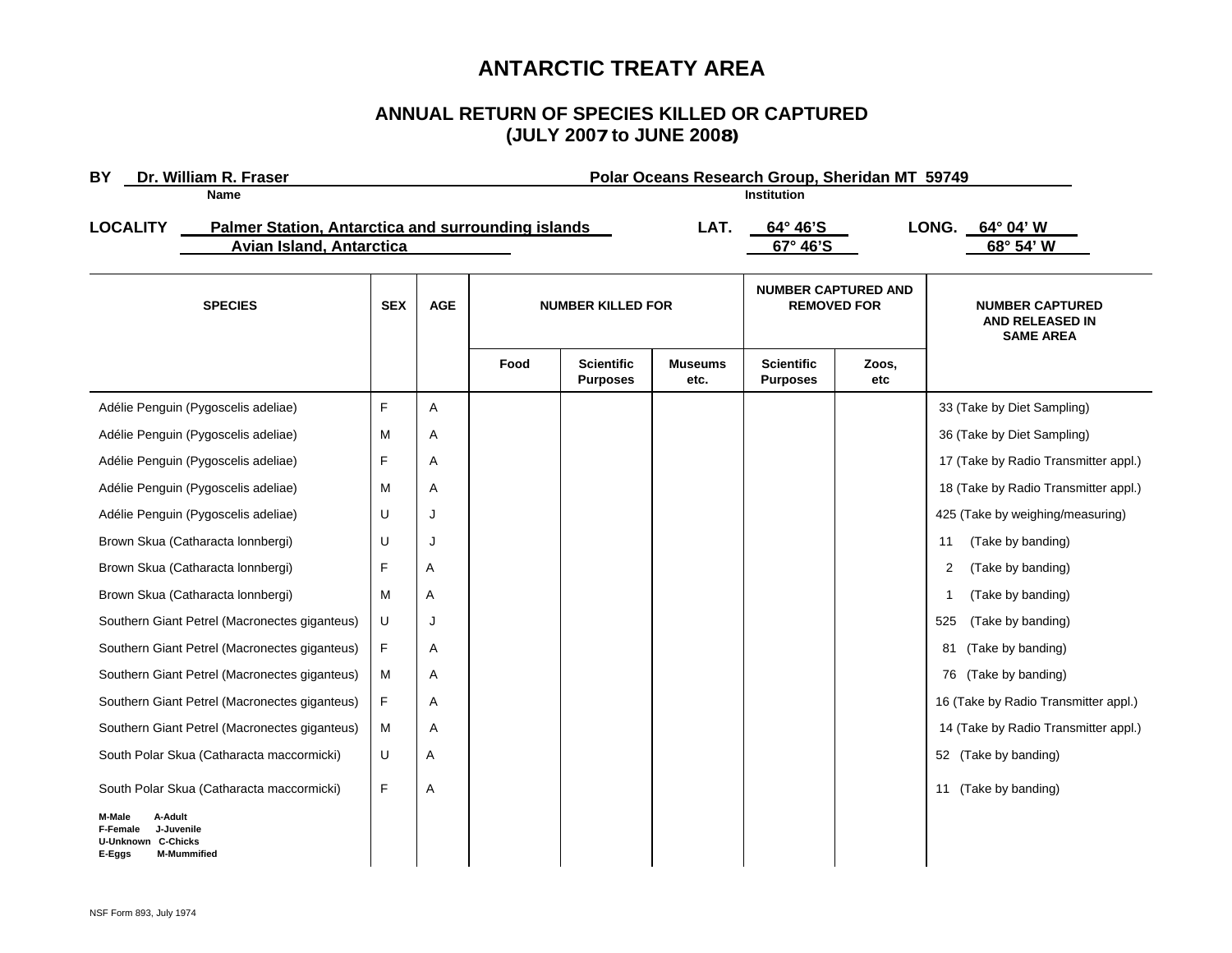# **ANTARCTIC TREATY AREA**

## **ANNUAL RETURN OF SPECIES KILLED OR CAPTURED(JULY 2007 to JUNE 2008)**

| BY Dr. William R. Fraser                                                                                 |                                                                                |             |             | Polar Oceans Research Group, Sheridan MT 59749 |                                      |                        |                                                  |                              |                                                               |  |
|----------------------------------------------------------------------------------------------------------|--------------------------------------------------------------------------------|-------------|-------------|------------------------------------------------|--------------------------------------|------------------------|--------------------------------------------------|------------------------------|---------------------------------------------------------------|--|
|                                                                                                          | <b>Name</b>                                                                    |             | Institution |                                                |                                      |                        |                                                  |                              |                                                               |  |
| <b>LOCALITY</b>                                                                                          | Palmer Station, Antarctica and surrounding islands<br>Avian Island, Antarctica |             | LAT.        |                                                |                                      | 64° 46'S<br>67° 46'S   |                                                  | LONG. 64° 04' W<br>68° 54' W |                                                               |  |
| <b>SPECIES</b>                                                                                           |                                                                                | <b>SEX</b>  | <b>AGE</b>  | <b>NUMBER KILLED FOR</b>                       |                                      |                        | <b>NUMBER CAPTURED AND</b><br><b>REMOVED FOR</b> |                              | <b>NUMBER CAPTURED</b><br>AND RELEASED IN<br><b>SAME AREA</b> |  |
|                                                                                                          |                                                                                |             |             | Food                                           | <b>Scientific</b><br><b>Purposes</b> | <b>Museums</b><br>etc. | <b>Scientific</b><br><b>Purposes</b>             | Zoos,<br>etc                 |                                                               |  |
|                                                                                                          | South Polar Skua (Catharacta maccormicki)                                      | M           | A           |                                                |                                      |                        |                                                  |                              | 8 (Take by banding)                                           |  |
|                                                                                                          | South Polar Skua (Catharacta maccormicki)                                      | M           | Α           |                                                |                                      |                        |                                                  |                              | 1 (Take by Radio Transmitter appl.)                           |  |
|                                                                                                          | South Polar Skua (Catharacta maccormicki)                                      | $\mathsf F$ | A           |                                                |                                      |                        |                                                  |                              | 1 (Take by Radio Transmitter appl.)                           |  |
| M-Male<br>A-Adult<br><b>F-Female</b><br>J-Juvenile<br>U-Unknown C-Chicks<br>E-Eggs<br><b>M-Mummified</b> |                                                                                |             |             |                                                |                                      |                        |                                                  |                              |                                                               |  |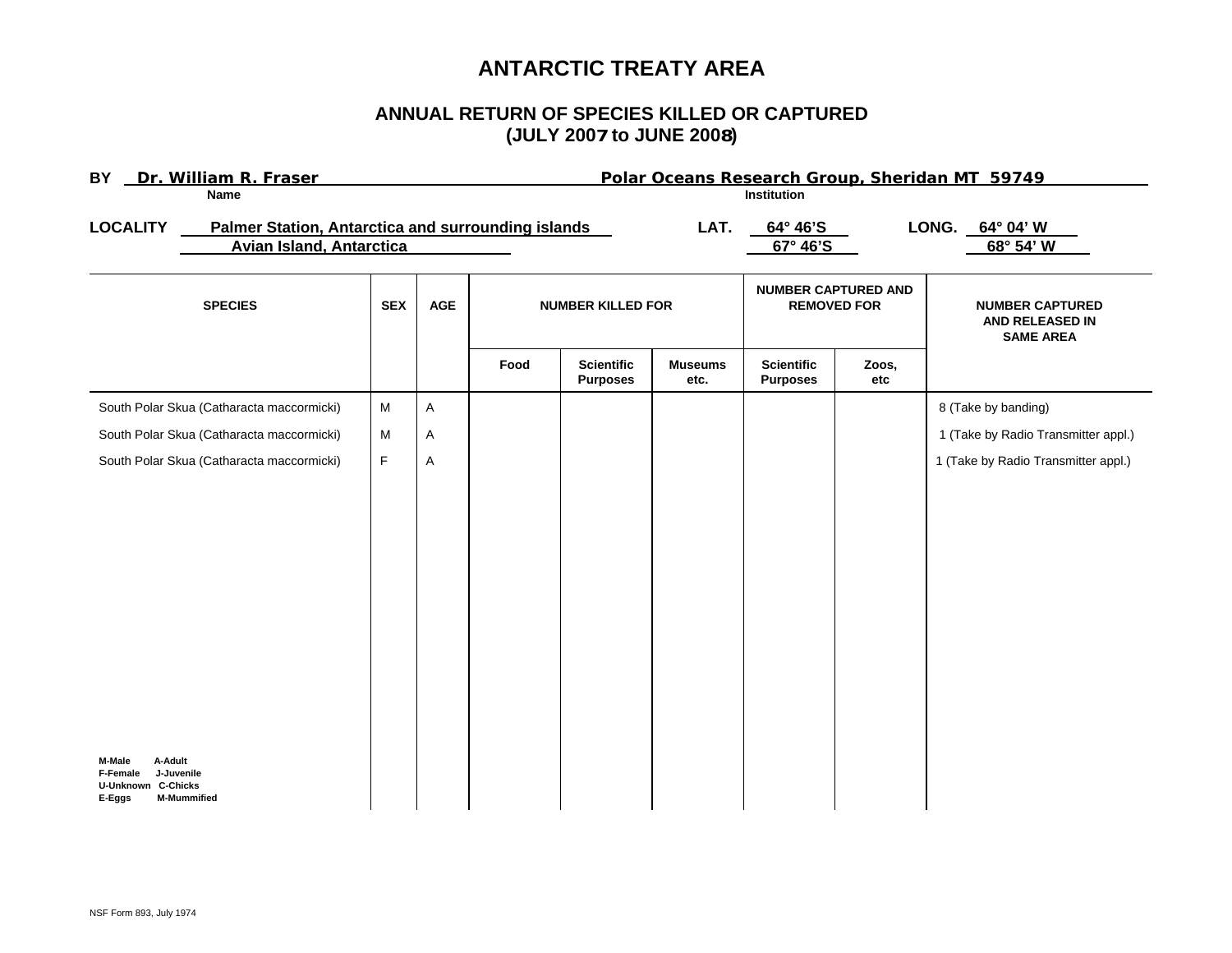# **ANTARCTIC TREATY AREA**

#### **ANNUAL RETURN OF SPECIES KILLED OR CAPTURED (JULY 2007 to JUNE 2008)**

| <b>BY</b> | <b>Dr. Robert Garrott</b>                        |                    | <b>Montana State University</b>                          |
|-----------|--------------------------------------------------|--------------------|----------------------------------------------------------|
|           | Name                                             | <b>Institution</b> |                                                          |
|           | <b>LOCALITY</b> Erebus Bay area of McMurdo Sound |                    | LONG. 166.28<br>LAT. -78.082<br>To 167,413<br>To -76.917 |
|           |                                                  |                    |                                                          |

| <b>SPECIES</b>                                                                                                  | <b>SEX</b> | <b>AGE</b> | <b>NUMBER KILLED FOR</b> |                                      |                        |                                      | <b>NUMBER CAPTURED AND</b><br><b>REMOVED FOR</b> | <b>NUMBER CAPTURED</b><br>AND RELEASED IN<br><b>SAME AREA</b> |
|-----------------------------------------------------------------------------------------------------------------|------------|------------|--------------------------|--------------------------------------|------------------------|--------------------------------------|--------------------------------------------------|---------------------------------------------------------------|
|                                                                                                                 |            |            | Food                     | <b>Scientific</b><br><b>Purposes</b> | <b>Museums</b><br>etc. | <b>Scientific</b><br><b>Purposes</b> | Zoos,<br>etc                                     |                                                               |
| Weddell seal (Leptonychotes weddellii)                                                                          | F          | Adult      | $\mathbf 0$              | 0                                    | 0                      | 0                                    | 0                                                | 113                                                           |
| Weddell seal (Leptonychotes weddellii)                                                                          | м          | Adult      | $\mathbf 0$              | 0                                    | 0                      | $\mathbf 0$                          | 0                                                | 62                                                            |
| Weddell seal (Leptonychotes weddellii)                                                                          | F          | Pup        | $\mathbf 0$              | 0                                    | 0                      | 0                                    | 0                                                | 266                                                           |
| Weddell seal (Leptonychotes weddellii)                                                                          | м          | Pup        | $\mathbf 0$              | 0                                    | 0                      | 0                                    | 0                                                | 272                                                           |
| Weddell seal (Leptonychotes weddellii)                                                                          | Unk        | Pup        | $\mathbf 0$              | 0                                    | 0                      | $\mathbf 0$                          | 0                                                | 13                                                            |
| Weddell seal (Leptonychotes weddellii)                                                                          | F          | Juvenile   | $\mathbf 0$              | 0                                    | 0                      | $\mathbf 0$                          | 0                                                | 0                                                             |
| Weddell seal (Leptonychotes weddellii)                                                                          | м          | Juvenile   | $\mathbf 0$              | 0                                    | 0                      | 0                                    | 0                                                | $\overline{c}$                                                |
|                                                                                                                 |            |            |                          |                                      |                        |                                      |                                                  |                                                               |
|                                                                                                                 |            |            |                          |                                      |                        |                                      |                                                  |                                                               |
| A-Adult<br>M-Male<br>J-Juvenile<br><b>F-Female</b><br><b>U-Unknown C-Chicks</b><br><b>M-Mummified</b><br>E-Eggs |            |            |                          |                                      |                        |                                      |                                                  |                                                               |